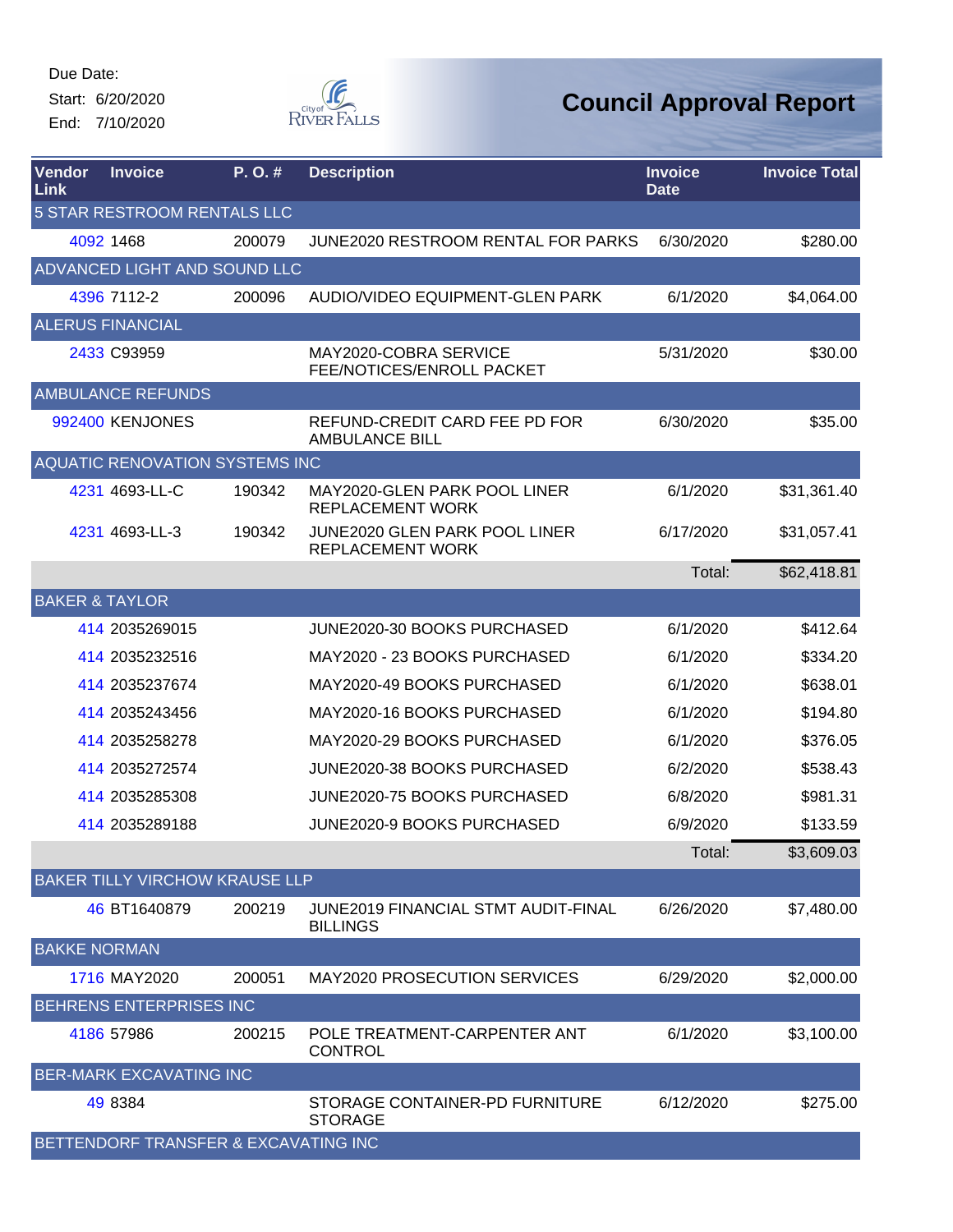Start: 6/20/2020 End: 7/10/2020



| <b>Vendor</b><br>Link | <b>Invoice</b>                     | P.O.#  | <b>Description</b>                                        | <b>Invoice</b><br><b>Date</b> | <b>Invoice Total</b> |
|-----------------------|------------------------------------|--------|-----------------------------------------------------------|-------------------------------|----------------------|
|                       | 51 9422                            |        | 6/17/20 CURBSTOP LEAK/LATERAL DAMAGE                      | 6/19/2020                     | \$524.00             |
|                       | 51 9420                            |        | 5/1/20-INSTALL MARSON FLUSHING<br><b>HYDRANT/MAPLE</b>    | 6/19/2020                     | \$1,520.00           |
|                       | 51 9421                            |        | 6/5/20 4TH ST WATER TAP                                   | 6/19/2020                     | \$1,380.00           |
|                       |                                    |        |                                                           | Total:                        | \$3,424.00           |
|                       | BORDER STATES INDUSTRIES, INC.     |        |                                                           |                               |                      |
|                       | 57 920131851                       | 200182 | UNDERGROUND SPLICE KITS-MINOR<br><b>MATERIAL</b>          | 6/12/2020                     | \$828.00             |
|                       | 57 920181209                       | 200182 | SECONDARY SPLICE KITS-MINOR<br><b>MATERIAL</b>            | 6/22/2020                     | \$377.50             |
|                       | 57 920223308                       | 200206 | <b>ELBOW BUSHING CAPS/ELBOW</b><br><b>TERMINATION KIT</b> | 6/29/2020                     | \$751.31             |
|                       | 57 920247824                       | 200206 | TEN COMPRESSION CONNECTORS-MINOR<br><b>MATERIAL</b>       | 7/2/2020                      | \$35.60              |
|                       |                                    |        |                                                           | Total:                        | \$1,992.41           |
|                       | <b>BUG BUSTERS INC</b>             |        |                                                           |                               |                      |
|                       | 2571 229767                        |        | JUNE2020 PUBLIC SAFETY BLDG MOUSE<br><b>CONTROL SVC</b>   | 6/30/2020                     | \$96.00              |
|                       | 2571 229811                        |        | JUNE2020 CITY HALL BUILDING GENERAL<br>PEST CONTROL       | 6/30/2020                     | \$99.00              |
|                       | 2571 229769                        |        | JUNE2020 LIBRARY BUILDING GENERAL<br>PEST CONTROL         | 6/30/2020                     | \$106.00             |
|                       |                                    |        |                                                           | Total:                        | \$301.00             |
|                       | <b>CAVENDISH SQUARE PUBLISHING</b> |        |                                                           |                               |                      |
|                       | 411 CAL3239431                     |        | <b>CULTURES OF THE WORLD-3RD</b><br>EDITION/GROUP 22 SET  | 6/1/2020                      | \$195.54             |
|                       | <b>CDW GOVERNMENT INC</b>          |        |                                                           |                               |                      |
|                       | 66 XWL8533                         |        | STARTECH USB WIRELESS WIFI ADAPTER                        | 6/1/2020                      | \$32.37              |
|                       | 66 ZBS7834                         |        | USB EXTENSION CABLES/DESKTOP MK120<br><b>USBS</b>         | 6/9/2020                      | \$624.00             |
|                       |                                    |        |                                                           | Total:                        | \$656.37             |
|                       | <b>CENGAGE LEARNING</b>            |        |                                                           |                               |                      |
|                       | 123 70366668                       |        | MAY2020-8 BOOKS PURCHASED                                 | 6/1/2020                      | \$243.12             |
|                       | 123 70167485                       |        | MARCH2020-FEARLESS-ONE BOOK                               | 6/1/2020                      | \$30.39              |
|                       | 123 70640590                       |        | JUNE2020-9 BOOKS PURCHASED                                | 6/5/2020                      | \$273.51             |
|                       |                                    |        |                                                           | Total:                        | \$547.02             |
|                       | <b>CENTER POINT INC</b>            |        |                                                           |                               |                      |
|                       | 412 1773306                        |        | APRIL2020-SIX BOOKS PURCHASED                             | 6/1/2020                      | \$135.42             |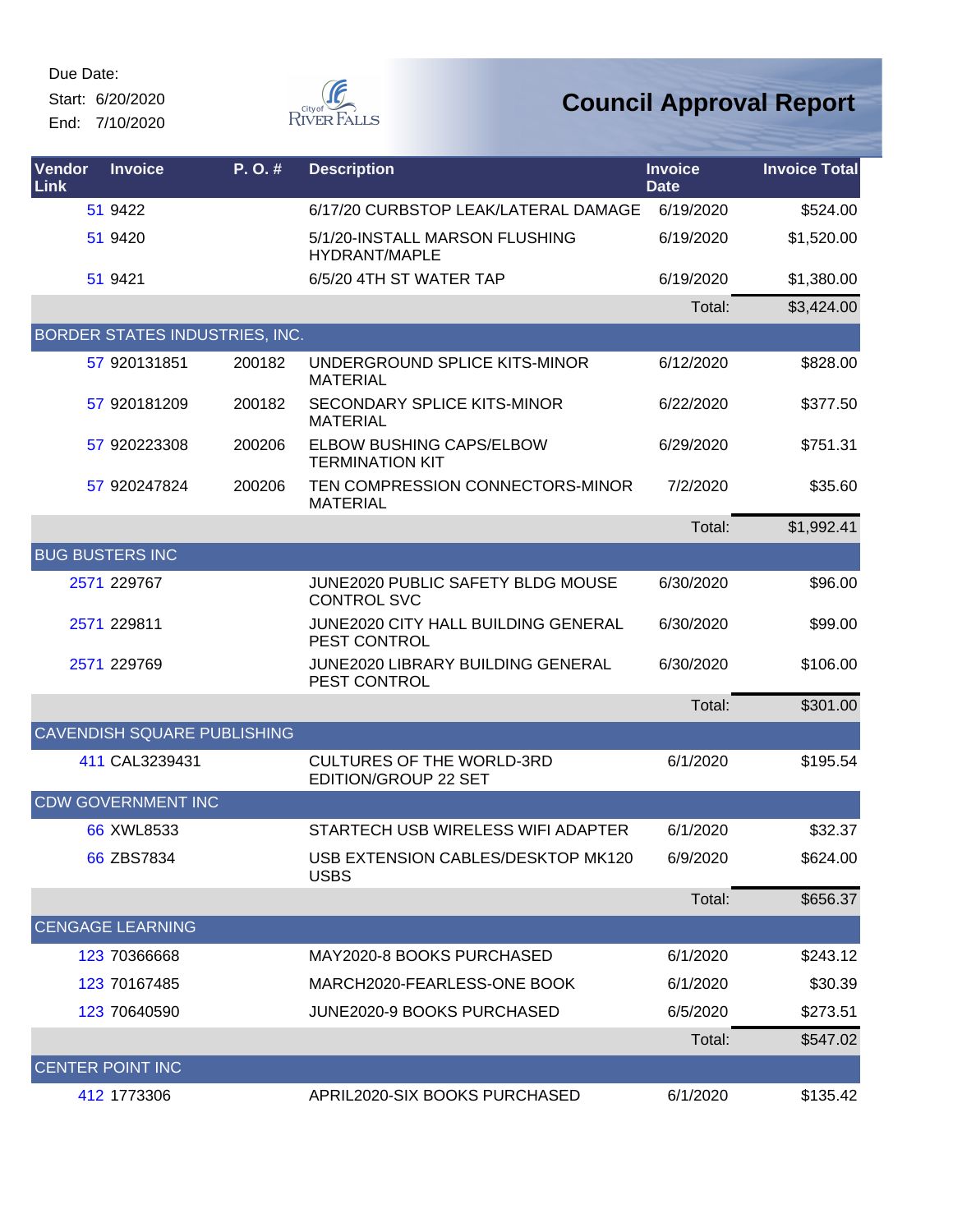Start: 6/20/2020 End: 7/10/2020



| Vendor<br>Link        | <b>Invoice</b>                      | P.O.#  | <b>Description</b>                                          | <b>Invoice</b><br><b>Date</b> | <b>Invoice Total</b> |
|-----------------------|-------------------------------------|--------|-------------------------------------------------------------|-------------------------------|----------------------|
|                       | <b>CISCO SYSTEMS INC</b>            |        |                                                             |                               |                      |
|                       | 4486 5100289554                     |        | JULY2020-WEBEX/VIRTUAL MEETING<br><b>SOFTWARE</b>           | 7/1/2020                      | \$384.00             |
|                       | COMPUTER INTEGRATION TECHNOLOGY     |        |                                                             |                               |                      |
|                       | 379 294604                          |        | ZIX SECURE MESSAGING SVC-YR 2020-<br>2021                   | 6/16/2020                     | \$207.00             |
|                       | 379 294470                          | 200013 | July2020 Co-Managed Services Standard                       | 7/1/2020                      | \$3,466.25           |
|                       | 379 294093                          | 200008 | July2020 Managed Backup of Servers - BD                     | 7/1/2020                      | \$785.00             |
|                       |                                     |        |                                                             | Total:                        | \$4,458.25           |
|                       | CORPORATE FLEET SERVICES, INC       |        |                                                             |                               |                      |
|                       | 2786 62544                          | 200015 | <b>JULY2020-PD VEHICLE LEASES</b>                           | 7/1/2020                      | \$1,007.20           |
| <b>CURTIS, RAY</b>    |                                     |        |                                                             |                               |                      |
|                       | 427 2020SAFETYFO<br><b>OTWEAR</b>   |        | 2020 SAFETY FOOTWEAR REIMBURSMENT                           | 6/15/2020                     | \$111.90             |
|                       | DELTA DENTAL OF WISCONISN INC       |        |                                                             |                               |                      |
|                       | 2572 1468912 JULY<br><b>RETIREE</b> |        | JULY 2020 RETIREE INSURANCE                                 | 7/1/2020                      | \$6.21               |
|                       | 2572 1468911 JULY<br>2020           |        | <b>JULY 2020 VISION INSURANCE</b>                           | 7/1/2020                      | \$461.02             |
|                       |                                     |        |                                                             | Total:                        | \$467.23             |
| <b>DISTRICT 2 INC</b> |                                     |        |                                                             |                               |                      |
|                       | 1451 2852                           | 200174 | LOOSE EQUIPMENT FOR NEW FIRE<br><b>ENGINE</b>               | 6/21/2020                     | \$6,128.31           |
|                       | 1451 2865                           | 200174 | LOOSE EQUIPMENT FOR NEW FIRE ENG-<br><b>MOUNTING PLATES</b> | 6/30/2020                     | \$344.17             |
|                       |                                     |        |                                                             | Total:                        | \$6,472.48           |
|                       | <b>DUDE SOLUTIONS INC</b>           |        |                                                             |                               |                      |
|                       | 3077 INV-71793                      | 200110 | MAY2020-VIRTUAL CONSULTING-BIGFOOT<br><b>TRANSITION</b>     | 6/1/2020                      | \$1,200.00           |
|                       | <b>EARTHWORKS LANDSCAPE</b>         |        |                                                             |                               |                      |
|                       | 890 6274                            |        | 2020 CITY HANGING FLOWER BASKETS-15<br><b>POTS</b>          | 6/11/2020                     | \$1,500.00           |
| <b>EBSCO</b>          |                                     |        |                                                             |                               |                      |
|                       | 853 2007360                         |        | 2020 STAR TRIBUNE SUBSCRIPTION                              | 6/1/2020                      | \$182.33             |
| <b>EFTPS</b>          |                                     |        |                                                             |                               |                      |
|                       | 7 60740                             |        | ED NICHOLSON FIRE PAYOUT                                    | 6/25/2020                     | \$219.24             |
|                       | 7 61105                             |        | PPE 06/28/2020                                              | 7/2/2020                      | \$73,149.73          |
|                       |                                     |        |                                                             | Total:                        | \$73,368.97          |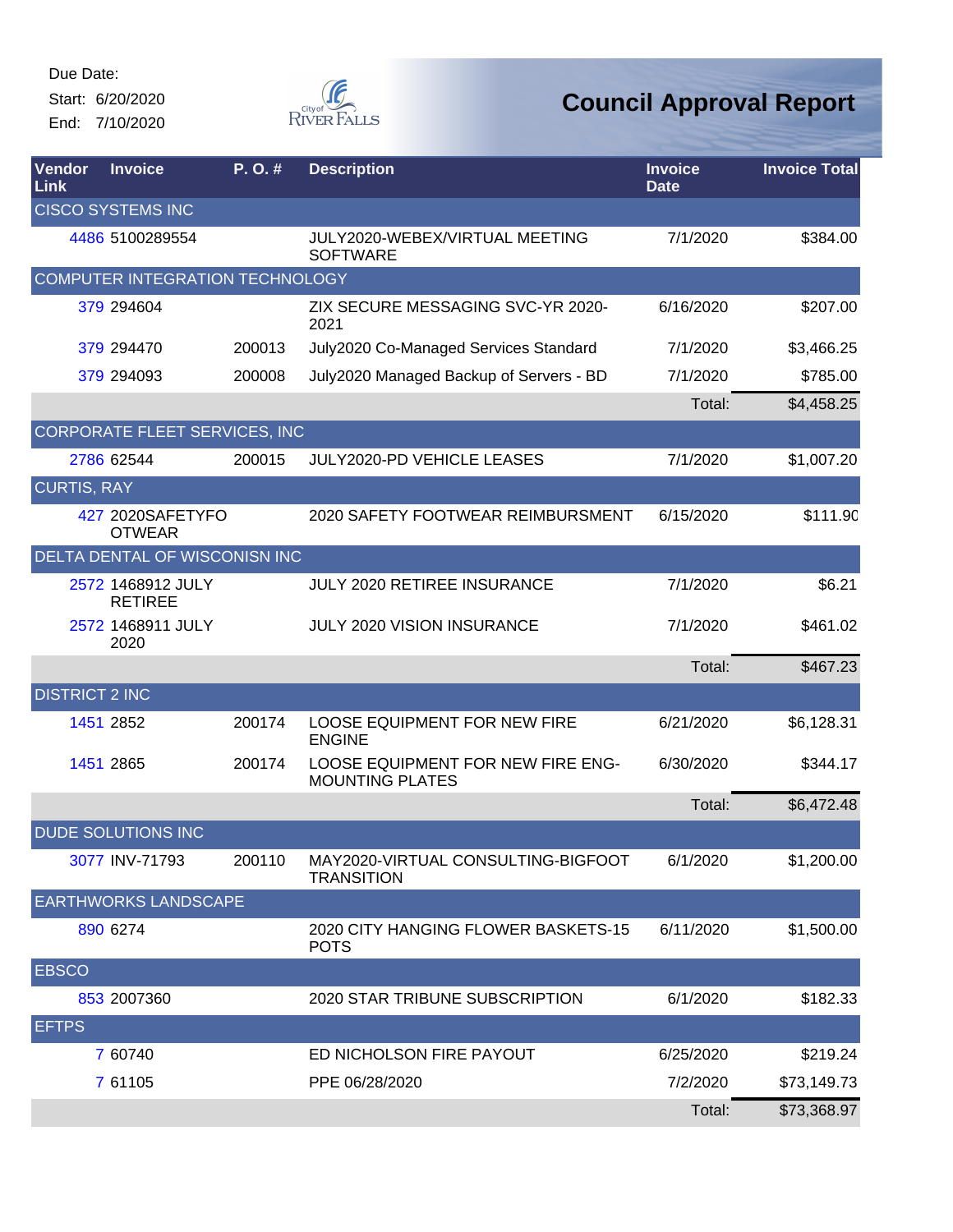Start: 6/20/2020 End: 7/10/2020



| Vendor<br>Link | <b>Invoice</b>                       | P.O.#  | <b>Description</b>                                       | <b>Invoice</b><br><b>Date</b> | <b>Invoice Total</b> |
|----------------|--------------------------------------|--------|----------------------------------------------------------|-------------------------------|----------------------|
|                | <b>ENERGIS HOLDINGS LLC</b>          |        |                                                          |                               |                      |
|                | 101 1144                             | 200207 | Power Plant Emergency Contract/Breaker Leak              | 6/8/2020                      | \$5,373.50           |
|                | <b>ENTERPRISE FM TRUST</b>           |        |                                                          |                               |                      |
|                | 456 FBN3992433                       | 200026 | JULY2020 MOTOR POOL/BLDG INSP CAR<br><b>LEASES</b>       | 7/1/2020                      | \$1,896.78           |
|                | EO JOHNSON CO. INC                   |        |                                                          |                               |                      |
|                | 98 27042965                          |        | MAY2020 PUBLIC/RICOH COPIER BASE<br><b>PYMT</b>          | 6/1/2020                      | \$115.00             |
|                | 98 27219445                          |        | JUNE2020 PUBLIC/RICOH COPIER BASE<br><b>PYMT</b>         | 6/1/2020                      | \$115.00             |
|                | 98 27316854                          |        | JULY2020-LIBRARY RICOH MP COPIER                         | 7/1/2020                      | \$125.74             |
|                | 98 27366038                          |        | JULY2020 POLICE DEPT RICOH MP C4504<br><b>COPIER</b>     | 7/1/2020                      | \$151.50             |
|                |                                      |        |                                                          | Total:                        | \$507.24             |
|                | <b>EXPRESS PERSONNEL SERVICES</b>    |        |                                                          |                               |                      |
|                | 109 24034992                         | 200189 | WKEND 6/14-FIVE SEASONALS-193HRS-<br><b>PARK MAINT</b>   | 6/16/2020                     | \$3,780.04           |
|                | 109 24059559                         | 200189 | WKEND 6/21-FIVE TEMPS-181HRS-PARK<br><b>MAINTENANCE</b>  | 6/23/2020                     | \$3,547.16           |
|                | 109 24085276                         | 200189 | WKEND 6/28-192 HRS-FIVE TEMP PARK<br><b>MAINT</b>        | 6/30/2020                     | \$3,760.16           |
|                |                                      |        |                                                          | Total:                        | \$11,087.36          |
|                | <b>FALLS FAMILY EYE CARE</b>         |        |                                                          |                               |                      |
|                | 497 REFUND-<br><b>REISSUE</b>        |        | REFUND-BASEBALL SPONSORSHIP DUE TO<br><b>COVID</b>       | 6/30/2020                     | \$350.00             |
|                | <b>FBG SERVICE CORPORATION</b>       |        |                                                          |                               |                      |
|                | 364 876938                           | 200024 | JUNE2020 JANITORIAL SERVICE<br><b>CONTRACT</b>           | 6/30/2020                     | \$4,866.00           |
|                | FIRST NATIONAL BANK - RF SECTION 125 |        |                                                          |                               |                      |
|                | 6 61104                              |        | PPE 06/28/2020                                           | 7/2/2020                      | \$4,330.08           |
|                | <b>FORUM COMMUNICATION CO</b>        |        |                                                          |                               |                      |
|                | 234 CL01762310                       |        | JUNE2020-ANNUAL WATER QUALITY<br><b>REPORT</b>           | 6/4/2020                      | \$12.58              |
|                | 234 CL01762312                       |        | JUNE2020-ANNUAL FIRE HYDRANT<br><b>FLUSHING NOTICE</b>   | 6/11/2020                     | \$45.04              |
|                | 234 CL01762678                       |        | <b>JUNE2020 COMMON COUNCIL AGENDA</b><br><b>NOTICE</b>   | 6/18/2020                     | \$56.61              |
|                | 234 CL01762534                       |        | JUNE2020-COMMON COUNCIL PUBLIC<br><b>HEARING NOTICE</b>  | 6/18/2020                     | \$22.02              |
|                | 234 CL01762660                       |        | JUNE2020 LIQUOR LICENSE RENEWAL<br><b>HEARING NOTICE</b> | 6/18/2020                     | \$34.60              |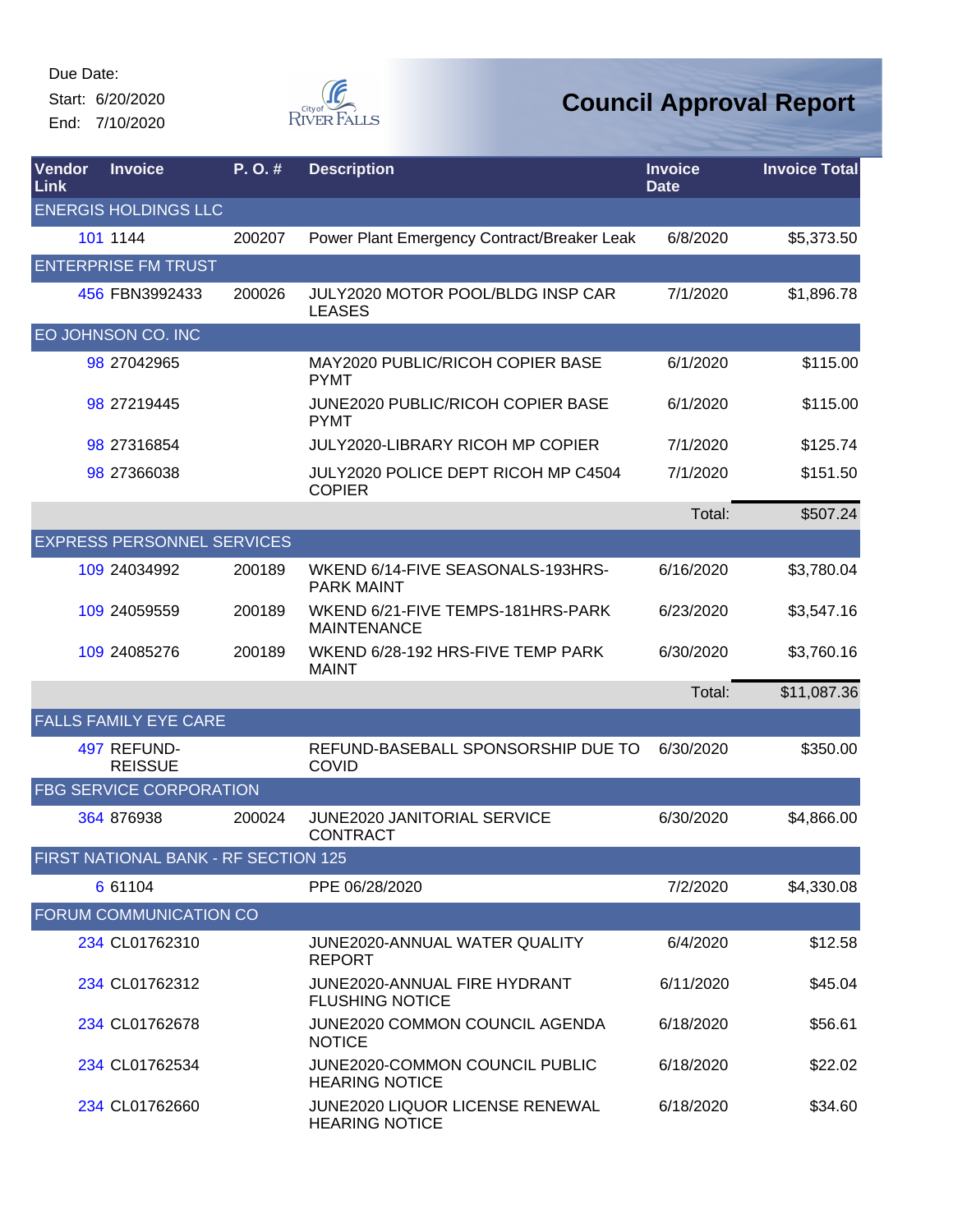Start: 6/20/2020 End: 7/10/2020



| Vendor<br>Link | <b>Invoice</b>                    | P.O.#  | <b>Description</b>                                               | <b>Invoice</b><br><b>Date</b> | <b>Invoice Total</b> |
|----------------|-----------------------------------|--------|------------------------------------------------------------------|-------------------------------|----------------------|
|                | 234 CL01762662                    |        | JUNE2020 COMMON COUNCIL<br>PROCEEDINGS NOTICE                    | 6/18/2020                     | \$474.90             |
|                | 234 CL01762308                    |        | <b>JUNE2020 SPRING CLEANUP NOTICE</b>                            | 6/18/2020                     | \$178.53             |
|                | 234 CL01762674                    |        | <b>JUNE2020-MICRO SURFACING PROGRAM</b><br><b>BID NOTICE</b>     | 6/25/2020                     | \$67.56              |
|                | 234 CL01762536                    |        | JUNE2020-OPEN BOOK SCHEDULE NOTICE                               | 6/30/2020                     | \$40.58              |
|                | 234 CL01762542                    |        | <b>JUNE2020 PLAN COMMISSION PUBLIC</b><br><b>HRG-SPECIAL USE</b> | 6/30/2020                     | \$31.45              |
|                |                                   |        |                                                                  | Total:                        | \$963.87             |
|                | <b>FRONTIER AG &amp; TURF</b>     |        |                                                                  |                               |                      |
|                | 122 07017662                      | 200163 | SUMMER RENTAL - TWO GATORS                                       | 6/17/2020                     | \$4,500.00           |
|                | <b>GENERAL COMMUNICATIONS INC</b> |        |                                                                  |                               |                      |
|                | 126 283646                        | 200153 | KENWOOD RADIO FOR NEW FIRE TRUCK                                 | 6/24/2020                     | \$4,707.40           |
|                | <b>GUARDIAN SUPPLY LLC</b>        |        |                                                                  |                               |                      |
|                | 4255 6265                         |        | B.JENSEN-BUCKLED DUTY BELT/PANT BELT                             | 6/1/2020                      | \$109.98             |
|                | 4255 6649                         |        | <b>FOUR COMMENDATION BARS</b>                                    | 6/23/2020                     | \$66.00              |
|                | 4255 6655                         |        | K.MOORE - PATROL BOOTS                                           | 6/23/2020                     | \$129.99             |
|                |                                   |        |                                                                  | Total:                        | \$305.97             |
|                | <b>HEALTH PARTNERS</b>            |        |                                                                  |                               |                      |
|                | 356 97816351 JULY<br>2020         |        | <b>JULY 2020 HEALTH DENTAL INSURANCE</b>                         | 7/1/2020                      | \$180,699.69         |
|                | HUEBSCH LAUNDRY COMPANY           |        |                                                                  |                               |                      |
|                | 146 4520710                       | 200067 | 6/3 PW BLDG RUG SERVICE                                          | 6/3/2020                      | \$42.81              |
|                | 146 4524004                       | 200043 | 6/10 PW DEPT UNIFORMS                                            | 6/10/2020                     | \$116.58             |
|                | 146 4524700                       | 200067 | 6/10 RF LIBRARY RUG SERVICE                                      | 6/10/2020                     | \$70.12              |
|                | 146 4527998                       | 200043 | 6/17 PW DEPT UNIFORMS                                            | 6/17/2020                     | \$116.58             |
|                | 146 4528689                       | 200067 | 6/17 PW BLDG RUG SERVICE                                         | 6/17/2020                     | \$42.81              |
|                | 146 4528682                       | 200067 | 6/17 POLICE DEPT RUG SERVICE                                     | 6/17/2020                     | \$61.29              |
|                | 146 4528697                       | 200067 | 6/17 WASTEWATER PLANT RUG SERVICE                                | 6/17/2020                     | \$49.01              |
|                | 146 4531988                       | 200042 | 6/24 ELECTRIC DEPT UNIFORMS                                      | 6/24/2020                     | \$290.34             |
|                | 146 4531989                       | 200038 | 6/24 WATER DEPT UNIFORMS                                         | 6/24/2020                     | \$40.54              |
|                | 146 4531990                       | 200043 | 6/24 PW DEPT UNIFORMS                                            | 6/24/2020                     | \$116.58             |
|                | 146 10028724                      | 200042 | 7/1 ELECTRIC DEPT UNIFORMS                                       | 7/1/2020                      | \$290.59             |
|                | 146 10028727                      | 200039 | 7/1 WASTEWATER DEPT UNIFORMS                                     | 7/1/2020                      | \$46.31              |
|                | 146 10028725                      | 200038 | 7/1 WATER DEPT UNIFORMS                                          | 7/1/2020                      | \$40.54              |
|                | 146 10028726                      | 200043 | 7/1 PW DEPT UNIFORMS                                             | 7/1/2020                      | \$116.58             |
|                |                                   |        |                                                                  | Total:                        | \$1,440.68           |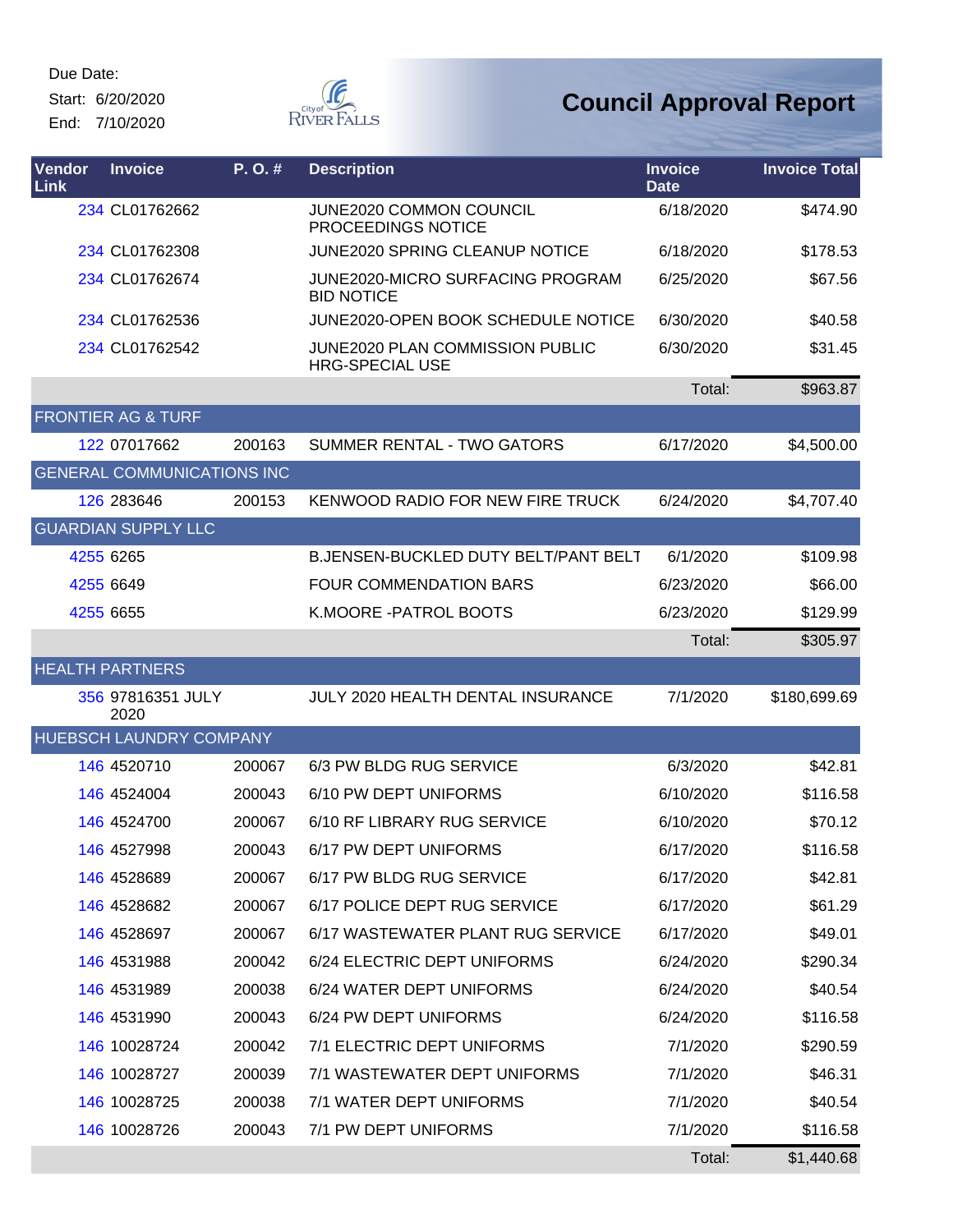Start: 6/20/2020 End: 7/10/2020



| <b>Vendor</b><br><b>Link</b> | <b>Invoice</b>                      | P.O.#  | <b>Description</b>                                     | <b>Invoice</b><br><b>Date</b> | <b>Invoice Total</b> |
|------------------------------|-------------------------------------|--------|--------------------------------------------------------|-------------------------------|----------------------|
|                              | HUPPERT TRANSPORT LLC               |        |                                                        |                               |                      |
|                              | 4287 1403                           | 200032 | JAN/FEB2020 Snow Hauling                               | 6/1/2020                      | \$4,370.00           |
|                              | INDIANHEAD FEDERATED LIBRARY SYSTEM |        |                                                        |                               |                      |
|                              | 655 220263                          |        | SPINE LABELS/2" AND 4" RIBBONS-LIBRARY                 | 6/1/2020                      | \$122.43             |
|                              | <b>INDUSTRIAL SAFETY INC</b>        |        |                                                        |                               |                      |
|                              | 817 53691                           | 200173 | LOOSE EQUIPMENT FOR NEW FIRE<br><b>ENGINE</b>          | 6/1/2020                      | \$7,456.68           |
| <b>INFOSEND INC</b>          |                                     |        |                                                        |                               |                      |
|                              | 150 172914                          | 200053 | MAY2020 RFMU MONTHLY STMT SVCS                         | 6/1/2020                      | \$3,145.97           |
|                              | <b>INNOVATIVE ELECTRIC LLC</b>      |        |                                                        |                               |                      |
|                              | 4427 1051                           |        | FIRE HALL-SCBA TANK TEST RECEPTACLE                    | 6/1/2020                      | \$75.00              |
|                              | 4427 1050                           |        | POOL ELECTRICAL BONDING-WATER LINE                     | 6/24/2020                     | \$167.50             |
|                              | 4427 1049                           |        | LIBRARY-LOBBY EMERGENCY<br><b>LIGHTING/LED UPGRADE</b> | 6/24/2020                     | \$373.50             |
|                              |                                     |        |                                                        | Total:                        | \$616.00             |
|                              | <b>INSIGHT EDGE LLC</b>             |        |                                                        |                               |                      |
|                              | 1201 1666                           | 200203 | FIRST HALF-CONFLICT RESOLUTION<br><b>PROCESS</b>       | 6/2/2020                      | \$1,295.00           |
|                              | 1201 1667                           | 200203 | FINAL HALF-CONFLICT RESOLUTION/FLIP<br><b>CHART</b>    | 6/15/2020                     | \$1,876.09           |
|                              |                                     |        |                                                        | Total:                        | \$3,171.09           |
|                              |                                     |        | INTERNATIONAL CITY MGMT ASSOC RETIREMENT CORP          |                               |                      |
|                              | 1 60739                             |        | ED NICHOLSON FIRE PAYOUT                               | 6/25/2020                     | \$1,323.24           |
|                              | 1 61100                             |        | PPE 06/28/2020                                         | 7/2/2020                      | \$18,861.44          |
|                              | 1 61101                             |        | PPE 06/28/2020                                         | 7/2/2020                      | \$780.67             |
|                              |                                     |        |                                                        | Total:                        | \$20,965.35          |
|                              | <b>IVERSON LASER ENGRAVING INC</b>  |        |                                                        |                               |                      |
|                              | 177 0039562                         |        | JUNE2020 LIBRARY-BLACK/GOLD PLAQUE<br><b>PLATE</b>     | 6/3/2020                      | \$12.00              |
| <b>J&amp;J GIS LLC</b>       |                                     |        |                                                        |                               |                      |
|                              | 651 JUNE2020                        | 200028 | JUNE2020-JAMIE NEILS-49 HRS-GIS<br><b>SERVICES</b>     | 6/30/2020                     | \$2,205.00           |
|                              | JEFFERSON FIRE & SAFETY INC         |        |                                                        |                               |                      |
|                              | 1715 IN118986                       | 200175 | FIREFIGHTER SAFETY ITEMS-56 HOODS                      | 6/17/2020                     | \$4,760.00           |
|                              | JOHNSON, MICHAEL G                  |        |                                                        |                               |                      |
|                              | 3459 5060                           |        | SIX DUPLICATE KEYS-SWIMMING POOL                       | 6/17/2020                     | \$24.00              |
|                              | <b>KLM ENGINEERING INC</b>          |        |                                                        |                               |                      |
|                              | 4141 7810                           | 200218 | AT&T ANTENNA REVIEW/INSPECTION                         | 6/24/2020                     | \$1,500.00           |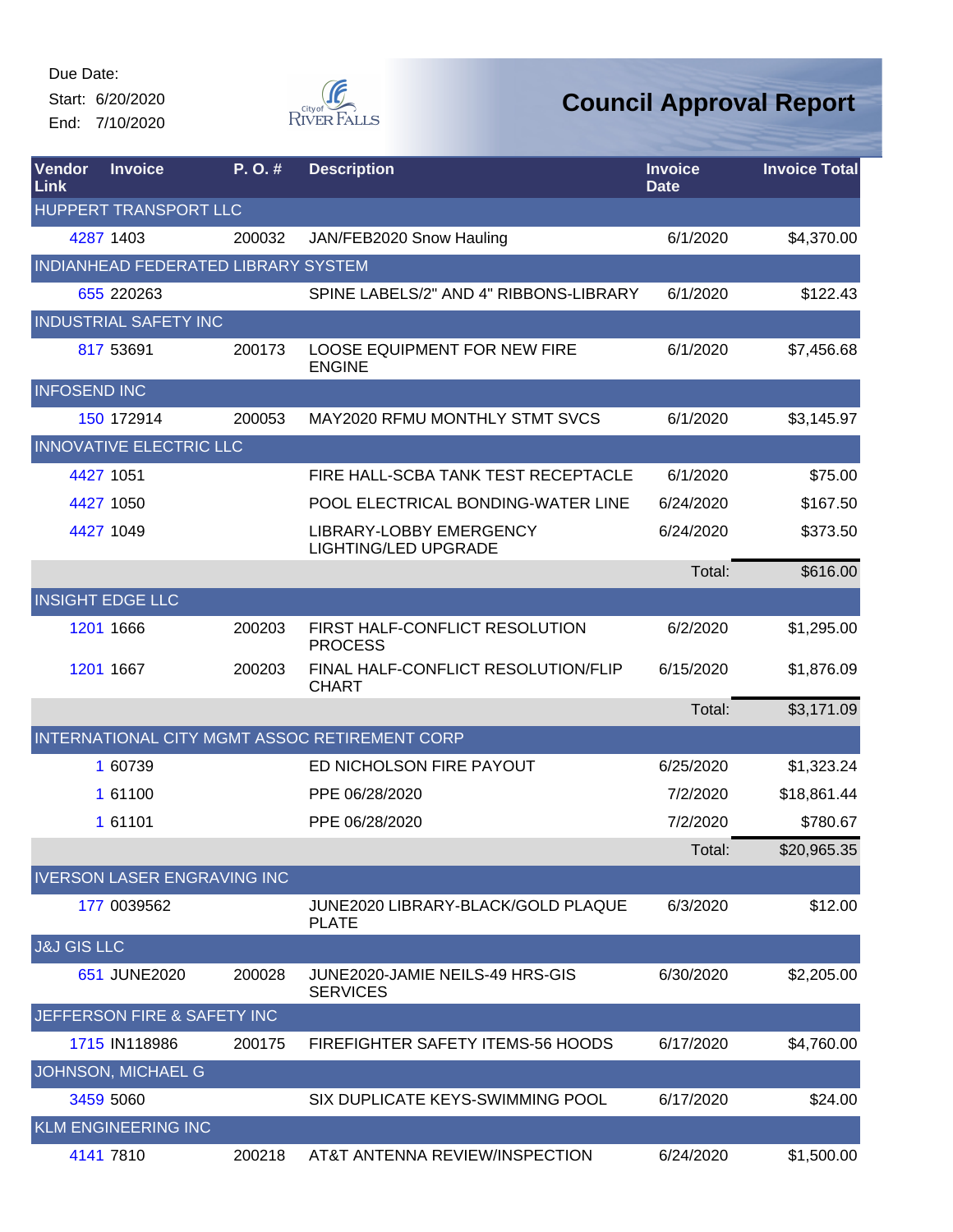Start: 6/20/2020 End: 7/10/2020



| <b>Vendor</b><br>Link | <b>Invoice</b>                          | P.O.#  | <b>Description</b>                                              | <b>Invoice</b><br><b>Date</b> | <b>Invoice Total</b> |
|-----------------------|-----------------------------------------|--------|-----------------------------------------------------------------|-------------------------------|----------------------|
|                       | <b>KRAUSE POWER ENGINEERING LLC</b>     |        |                                                                 |                               |                      |
|                       | 171 RFL-061320A                         | 180428 | APRIL-MAY2020 UWRF 2019 REFEED WORK                             | 6/13/2020                     | \$507.50             |
|                       | 171 RFL-061320B                         | 190080 | MARCH-JUNE2020 SOUTH FORK SUB<br><b>UPGRADE WORK</b>            | 6/13/2020                     | \$10,447.03          |
|                       | 171 RFL-061320C                         | 190080 | MARCH/APRIL2020-SOUTH FORK SUB MV<br><b>CIRCUIT BREAKER</b>     | 6/13/2020                     | \$752.02             |
|                       | 171 RFL-061320E                         | 200210 | June 2020-Power Plant Breaker Leak                              | 6/13/2020                     | \$1,501.60           |
|                       | 171 RFL-061320D                         | 200145 | March-June2020-North Substaion Relay<br>Replacements            | 6/13/2020                     | \$22,524.31          |
|                       |                                         |        |                                                                 | Total:                        | \$35,732.46          |
| <b>KWIK TRIP</b>      |                                         |        |                                                                 |                               |                      |
|                       | 172 MAY20 MOTOR<br><b>FUEL</b>          |        | <b>MAY2020 MOTOR FUEL STMT</b>                                  | 5/31/2020                     | \$5,257.13           |
|                       | <b>LAKES COFFEE LLC</b>                 |        |                                                                 |                               |                      |
|                       | 4064 12363                              |        | JUNE2020-PD COFFEE ORDER                                        | 6/10/2020                     | \$120.00             |
|                       | LEXISNEXIS RISK DATA MGMT INC           |        |                                                                 |                               |                      |
|                       | 3765 1703497-<br>20200630               |        | JUNE2020 ADVANCED PEOPLE SEARCH<br><b>FEE</b>                   | 6/30/2020                     | \$51.50              |
|                       | LINCOLN NATIONAL LIFE INSURANCE COMPANY |        |                                                                 |                               |                      |
|                       | 3066 4103643121<br><b>JULY 2020</b>     |        | <b>JULY 2020 LIFE AD&amp;D LTD INSURANCE</b>                    | 7/1/2020                      | \$4,903.35           |
|                       | 3066 4103644678                         |        | <b>JULY 2020 AD&amp;D ADDITIONAL</b>                            | 7/1/2020                      | \$276.40             |
|                       |                                         |        |                                                                 | Total:                        | \$5,179.75           |
|                       | <b>LOFFLER COMPANIES INC</b>            |        |                                                                 |                               |                      |
|                       | 182 271 284 63                          |        | JUNE2020-COURT/CSR KONICA COPIER                                | 6/1/2020                      | \$160.00             |
|                       | 182 27128463-1                          |        | <b>JUNE2020-ADMIN/MAILROOM KONICA</b><br><b>MINOLTA COPIERS</b> | 6/1/2020                      | \$422.25             |
|                       | 182 27128465                            |        | JUNE2020-WASTEWATER KONICA MINOLTA                              | 6/1/2020                      | \$107.45             |
|                       | 182 27128464                            |        | JUNE2020-FIRE DEPT KONICA MINOLTA<br><b>COPIER</b>              | 6/1/2020                      | \$137.51             |
|                       |                                         |        |                                                                 | Total:                        | \$827.21             |
|                       | METERING & TECHNOLOGY SOLUTIONS         |        |                                                                 |                               |                      |
|                       | 451 17200                               | 200169 | JUNE2020-FOUR WATER METERS                                      | 6/18/2020                     | \$366.92             |
|                       | 451 17247                               | 200211 | T-200 GALLON 6 DIAL HRE-WATER METERS                            | 6/23/2020                     | \$105.02             |
|                       | 451 17277                               | 200211 | JUNE2020 M35S WATER METERS                                      | 6/30/2020                     | \$9,428.03           |
|                       |                                         |        |                                                                 | Total:                        | \$9,899.97           |
| <b>MIDWEST TAPE</b>   |                                         |        |                                                                 |                               |                      |
|                       | 409 98945425                            |        | MAY2020-THREE AUDIOBOOKS<br><b>PURCHASED</b>                    | 6/1/2020                      | \$119.97             |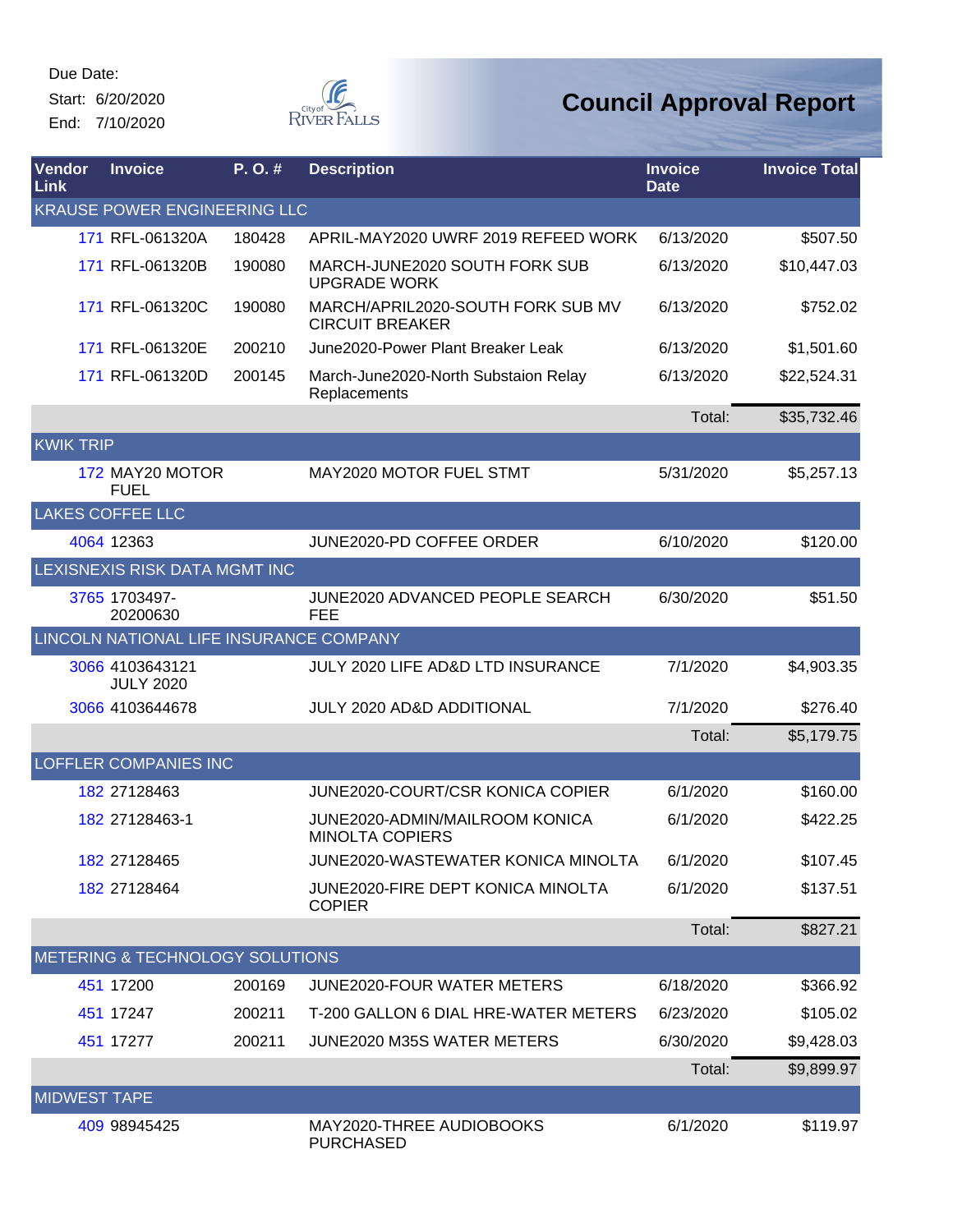Start: 6/20/2020 End: 7/10/2020



| Vendor<br><b>Link</b> | <b>Invoice</b>                       | P. O. # | <b>Description</b>                                       | <b>Invoice</b><br><b>Date</b> | <b>Invoice Total</b> |
|-----------------------|--------------------------------------|---------|----------------------------------------------------------|-------------------------------|----------------------|
|                       | 409 98945427                         |         | MAY2020-WEEK AT THE SHORE<br><b>AUDIOBOOK</b>            | 6/1/2020                      | \$39.99              |
|                       | 409 98940468                         |         | MAY2020-19TH CHRISTMAS AUDIOBOOK                         | 6/1/2020                      | \$34.99              |
|                       | 409 98940466                         |         | MAY2020-RED LOTUS AUDIOBOOK                              | 6/1/2020                      | \$39.99              |
|                       | 409 98943044                         |         | MAY2020-TEXAS OUTLAW AUDIOBOOK                           | 6/1/2020                      | \$34.99              |
|                       | 409 98943041                         |         | MAY2020-FOUR AUDIOBOOKS                                  | 6/1/2020                      | \$154.96             |
|                       | 409 98943043                         |         | MAY2020-FIVE STAR WARS DVDS                              | 6/1/2020                      | \$112.45             |
|                       | 409 98940467                         |         | MAY2020-FLEABAG/SPIES IN DISGUIESE<br><b>DVDS</b>        | 6/1/2020                      | \$46.48              |
|                       | 409 98966245                         |         | <b>JUNE2020-20TH VICTIM AUDIOBOOK</b>                    | 6/1/2020                      | \$34.99              |
|                       | 409 98966247                         |         | JUNE2020-MRS LINCOLN'S SISTERS<br><b>AUDIOBOOK</b>       | 6/1/2020                      | \$39.99              |
|                       | 409 98920156                         |         | MAY2020-3 AUDIOBOOKS PURCHASED                           | 6/1/2020                      | \$120.97             |
|                       | 409 98920154                         |         | MAY2020-2 AUDIOBOOKS PURCHASED                           | 6/1/2020                      | \$84.98              |
|                       | 409 98920155                         |         | MAY2020-2 AUDIOBOOKS PURCHASED                           | 6/1/2020                      | \$79.98              |
|                       | 409 98897326                         |         | MAY2020-9 AUDIOBOOKS PURCHASED                           | 6/1/2020                      | \$359.91             |
|                       | 409 98897328                         |         | MAY2020-MASKED PREY AUDIOBOOK                            | 6/1/2020                      | \$39.99              |
|                       | 409 98995244                         |         | JUNE2020-TO WAKE THE GIANT<br><b>AUDIOBOOK</b>           | 6/10/2020                     | \$44.99              |
|                       | 409 98995245                         |         | JUNE2020-LIES THAT BIND/TOM CLANCY-<br><b>AUDIOBOOKS</b> | 6/10/2020                     | \$89.98              |
|                       |                                      |         |                                                          | Total:                        | \$1,479.60           |
| <b>MITEL</b>          |                                      |         |                                                          |                               |                      |
|                       | 4458 34046432                        |         | JULY2020 PHONE SERVICE CHARGES                           | 6/22/2020                     | \$4,397.85           |
|                       | MOTION PICTURE LICENSING CORPORATION |         |                                                          |                               |                      |
|                       | 2205 504272765                       |         | LIBRARY-MAY2020-MAY2021 MOTION<br>PICTURE LICENSE        | 6/1/2020                      | \$202.42             |
|                       | MY RECEPTIONIST LLC                  |         |                                                          |                               |                      |
|                       | 4185 S02203-062420-<br>01            |         | JUNE2020-RFMU AFTER HOURS OVERAGE                        | 6/30/2020                     | \$356.07             |
|                       | 4185 S02203-062420                   |         | <b>JULY2020 SERVICE-RFMU AFTER HRS</b><br><b>SERVICE</b> | 7/1/2020                      | \$100.00             |
|                       |                                      |         |                                                          | Total:                        | \$456.07             |
|                       |                                      |         | NATIONAL ELEVATOR INSPECTION SERVICES, INC.              |                               |                      |
|                       | 838 0392058                          |         | <b>JUNE2020 CITY HALL ROUTINE</b><br><b>INSPECTION</b>   | 6/24/2020                     | \$82.96              |
|                       | 838 0392059                          |         | JUNE2020-PUBLIC SAFETY BLDG ROUTINE<br><b>INSPECTION</b> | 6/24/2020                     | \$82.96              |
|                       |                                      |         |                                                          | Total:                        | \$165.92             |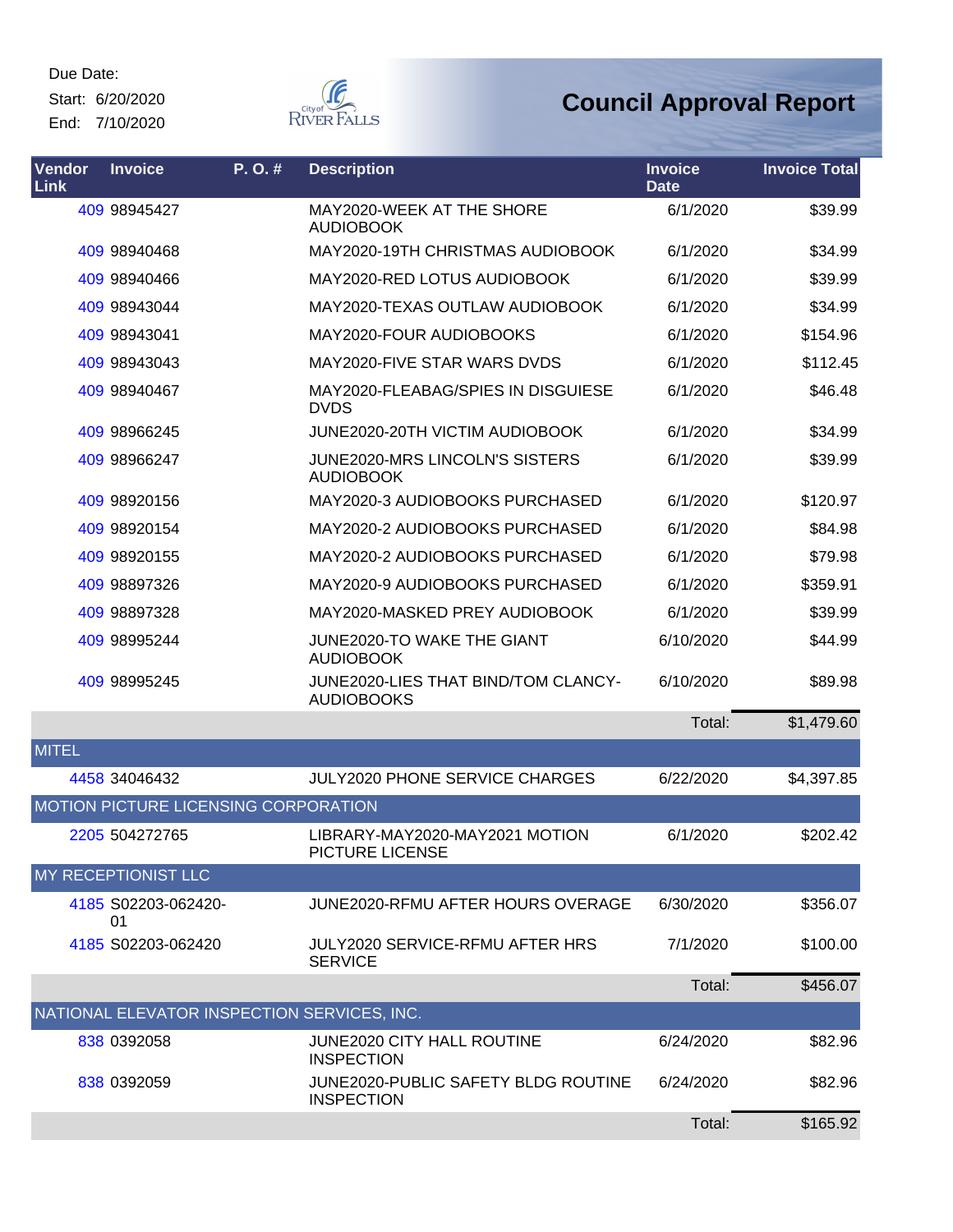Start: 6/20/2020 End: 7/10/2020



| Vendor<br>Link       | <b>Invoice</b>                        | P.O.#  | <b>Description</b>                                      | <b>Invoice</b><br><b>Date</b> | <b>Invoice Total</b> |
|----------------------|---------------------------------------|--------|---------------------------------------------------------|-------------------------------|----------------------|
|                      | NORTHERN STATES POWER COMPANY WI      |        |                                                         |                               |                      |
|                      | 344 689189960                         |        | JUNE2020 PRESCOTT AMBULANCE POWER<br><b>BILL</b>        | 6/25/2020                     | \$232.18             |
|                      | ONE TIME PAY VENDOR                   |        |                                                         |                               |                      |
|                      | 9999 JOANSAATHOF<br>F                 |        | REFUND-CANCEL SHELTER DUE TO COVID                      | 6/19/2020                     | \$125.00             |
|                      | 9999 04326906                         |        | REFUND-TWO TICKETS PD TO ONLINE &<br><b>COLLECTIONS</b> | 6/19/2020                     | \$150.00             |
|                      | 9999 MINNESOTARU<br><b>BBER</b>       |        | REFUND-SHELTER CANCELLATION DUE TO<br><b>COVID</b>      | 6/30/2020                     | \$125.00             |
|                      |                                       |        |                                                         | Total:                        | \$400.00             |
|                      | PAYMENT SERVICE NETWORK INC           |        |                                                         |                               |                      |
|                      | 206 218123                            |        | JUNE2020 RFMU PAYMENT SERVICE                           | 6/30/2020                     | \$626.60             |
|                      | <b>PELION BENEFITS</b>                |        |                                                         |                               |                      |
|                      | 5 61103                               |        | PPE 06/28/2020                                          | 7/2/2020                      | \$814.05             |
|                      | PIERCE COUNTY HIGHWAY DEPT            |        |                                                         |                               |                      |
|                      | 453 200518                            |        | MAY2020 BRIDGE INSPECTION                               | 6/1/2020                      | \$154.23             |
|                      | PIERCE COUNTY TREASURER               |        |                                                         |                               |                      |
|                      | 210 JUNE2020                          |        | JUNE2020 JAIL/DWI/INTERLOCK-COURT<br><b>OFFICE</b>      | 6/30/2020                     | \$460.00             |
|                      | PRESCOTT WATER & SEWER UTILITY        |        |                                                         |                               |                      |
|                      | <b>1611 MARCH-</b><br><b>JUNE2020</b> |        | MARCH-JUNE2020 PRESCOTT EMS<br>WATER/SEWER              | 6/25/2020                     | \$189.83             |
| <b>PRINT ART</b>     |                                       |        |                                                         |                               |                      |
|                      | 1064 4446A/B                          |        | <b>COURT-4000 ENVELOPES</b>                             | 6/15/2020                     | \$445.00             |
| <b>PROMOTION INC</b> |                                       |        |                                                         |                               |                      |
|                      | 1189 S47727                           |        | LIBRARY-BOOKPAGE-12 MONTHLY<br><b>SHIPMENTS</b>         | 6/1/2020                      | \$354.00             |
|                      | <b>QUADIENT FINANCE USA INC</b>       |        |                                                         |                               |                      |
|                      | 4403 MAY2020                          |        | MAY2020-POSTAGE MACHINE FUNDS                           | 5/31/2020                     | \$300.00             |
|                      | <b>RIVER CITY ELECTRIC</b>            |        |                                                         |                               |                      |
|                      | 1291 1807                             | 200216 | SOUTH FORK PROJECT-INSTALLED AMP<br><b>METER SOCKET</b> | 6/26/2020                     | \$2,024.74           |
|                      | <b>RIVER CITY STITCH</b>              |        |                                                         |                               |                      |
|                      | 2526 RECOVERYLO<br>ΑN                 |        | 2020 BUSINESS RECOVERY LOAN                             | 6/24/2020                     | \$10,000.00          |
|                      | RIVER FALLS ROYAL AMBASSADORS         |        |                                                         |                               |                      |
|                      | 223 2020                              |        | 2020 RIVER FALLS ROYAL AMBASSADOR<br><b>PROGRAM</b>     | 6/29/2020                     | \$1,000.00           |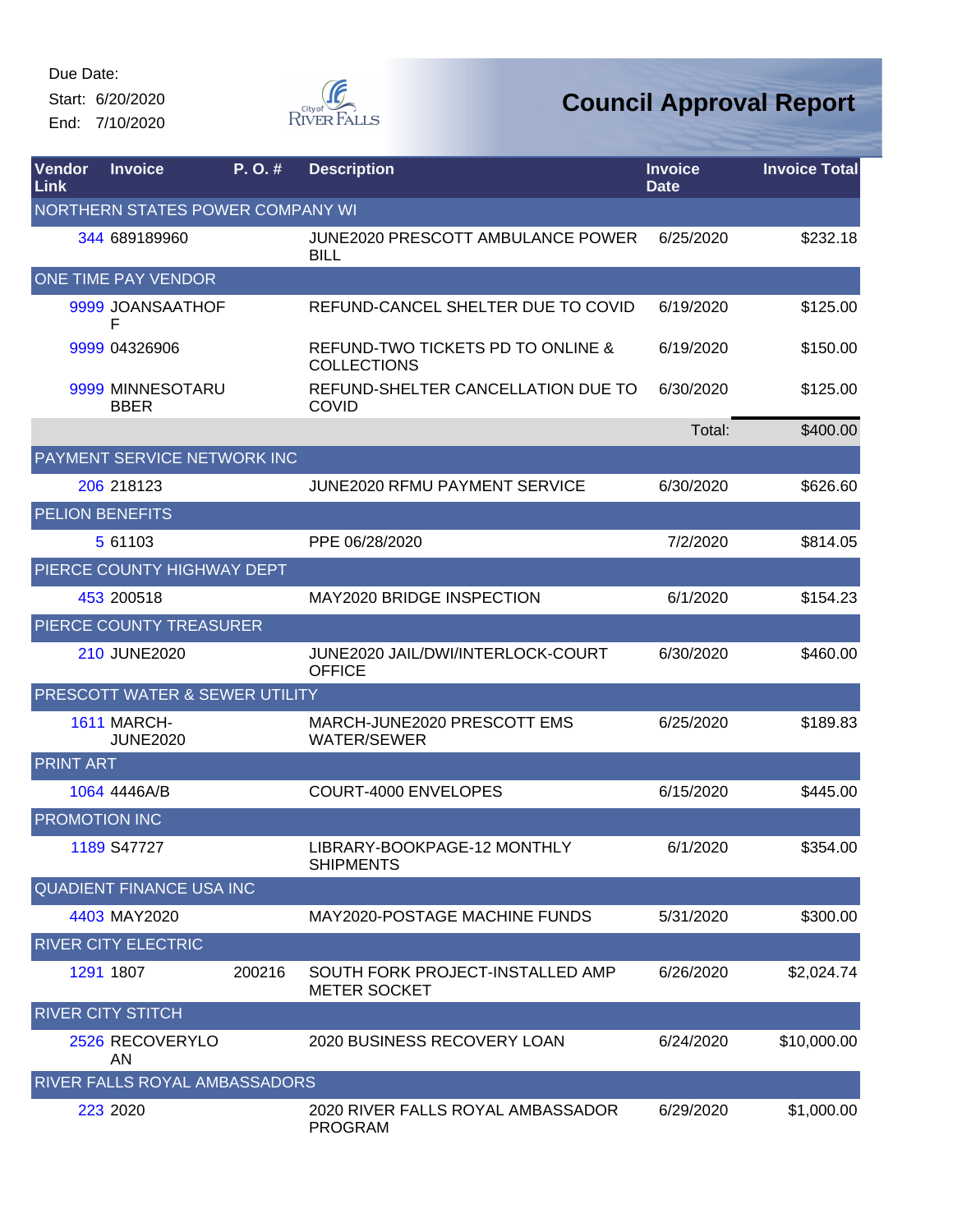Start: 6/20/2020 End: 7/10/2020



| Vendor<br><b>Link</b> | <b>Invoice</b>                     | P.O.#  | <b>Description</b>                                            | <b>Invoice</b><br><b>Date</b> | <b>Invoice Total</b> |
|-----------------------|------------------------------------|--------|---------------------------------------------------------------|-------------------------------|----------------------|
|                       | <b>RIVER FALLS SENIOR CITIZENS</b> |        |                                                               |                               |                      |
|                       | 438 JULY2020                       |        | <b>JULY2020 SENIOR CENTER</b>                                 | 7/1/2020                      | \$500.00             |
|                       | <b>RIVER FALLS STATE BANK</b>      |        |                                                               |                               |                      |
|                       | 231 PAYOFFLOAN                     |        | 2815 PRAIRIE DR-LOAN PAYOFF                                   | 6/30/2020                     | \$1,507,809.14       |
| <b>RUNNING INC</b>    |                                    |        |                                                               |                               |                      |
|                       | 1573 23118                         | 200088 | June2020 Taxi Management Services                             | 6/30/2020                     | \$19,403.53          |
|                       | RURAL ELECTRIC SUPPLY COOPERATIVE  |        |                                                               |                               |                      |
|                       | 221 787670-01                      | 200183 | <b>NINE RISER TERMINATION</b><br>KITS/INVENTORY               | 6/9/2020                      | \$236.18             |
|                       | 221 779693-00                      | 200118 | <b>18 PADMOUNT TRANSFORMERS</b>                               | 6/18/2020                     | \$28,272.00          |
|                       |                                    |        |                                                               | Total:                        | \$28,508.18          |
|                       | RYAN MECHANICAL INC                |        |                                                               |                               |                      |
|                       | 3311 20-0739                       | 200198 | <b>GLEN PARK POOL-CUT/CAP WATER</b><br>PIPING/ALTER           | 6/26/2020                     | \$3,357.50           |
| <b>SAVATREE LLC</b>   |                                    |        |                                                               |                               |                      |
|                       | 772 7408591                        | 200060 | JUNE2020 REMOVALS/PRUNINGS/TREE<br><b>PLANTINGS</b>           | 6/29/2020                     | \$7,345.00           |
|                       | <b>SCHINDLER ELEVATOR CORP</b>     |        |                                                               |                               |                      |
|                       | 444 8105350006                     | 200064 | JUNE-AUG2020 LIBRARY ELEVATOR<br><b>QUARTERLY MAINT</b>       | 6/1/2020                      | \$956.37             |
|                       | SCHNEIDER LAWN CARE SERVICES LLC   |        |                                                               |                               |                      |
|                       | 1144 3278                          |        | JUNE2020 RESIDENT LAWN MAINTENANCE-<br><b>BILLED TO OWNER</b> | 6/24/2020                     | \$190.00             |
|                       | SECURITAS ELECTRONIC SECURITY INC  |        |                                                               |                               |                      |
|                       | 4485 7000590695                    |        | JULY-SEPT2020 GLEN PARK PAVILION<br><b>MONITORING</b>         | 7/1/2020                      | \$104.85             |
| <b>SHI CORP</b>       |                                    |        |                                                               |                               |                      |
|                       | 1155 B11853141                     | 200197 | Three Adobe Subscription License Renewals                     | 6/11/2020                     | \$543.18             |
|                       | 1155 B11853076                     | 200197 | 20 Adobe Sub License Renewals/Creative<br>Cloud               | 6/11/2020                     | \$5,295.00           |
|                       |                                    |        |                                                               | Total:                        | \$5,838.18           |
|                       | SHRED-IT US HOLDCO, INC            |        |                                                               |                               |                      |
|                       | 2439 8129964731                    | 200119 | JUNE2020 MONTHLY SHREDDING SERVICE                            | 6/30/2020                     | \$257.07             |
|                       | <b>ST CROIX COUNTY CLERK</b>       |        |                                                               |                               |                      |
|                       | 650 FEBDOGSADJU<br><b>STMENT</b>   |        | FEB2020 DOG SETTLEMENT ADJUSTMENT                             | 6/1/2020                      | \$53.75              |
|                       | 650 JUNE2020                       |        | JUNE2020-DOG SETTLEMENT                                       | 6/1/2020                      | \$133.25             |
|                       |                                    |        |                                                               | Total:                        | \$187.00             |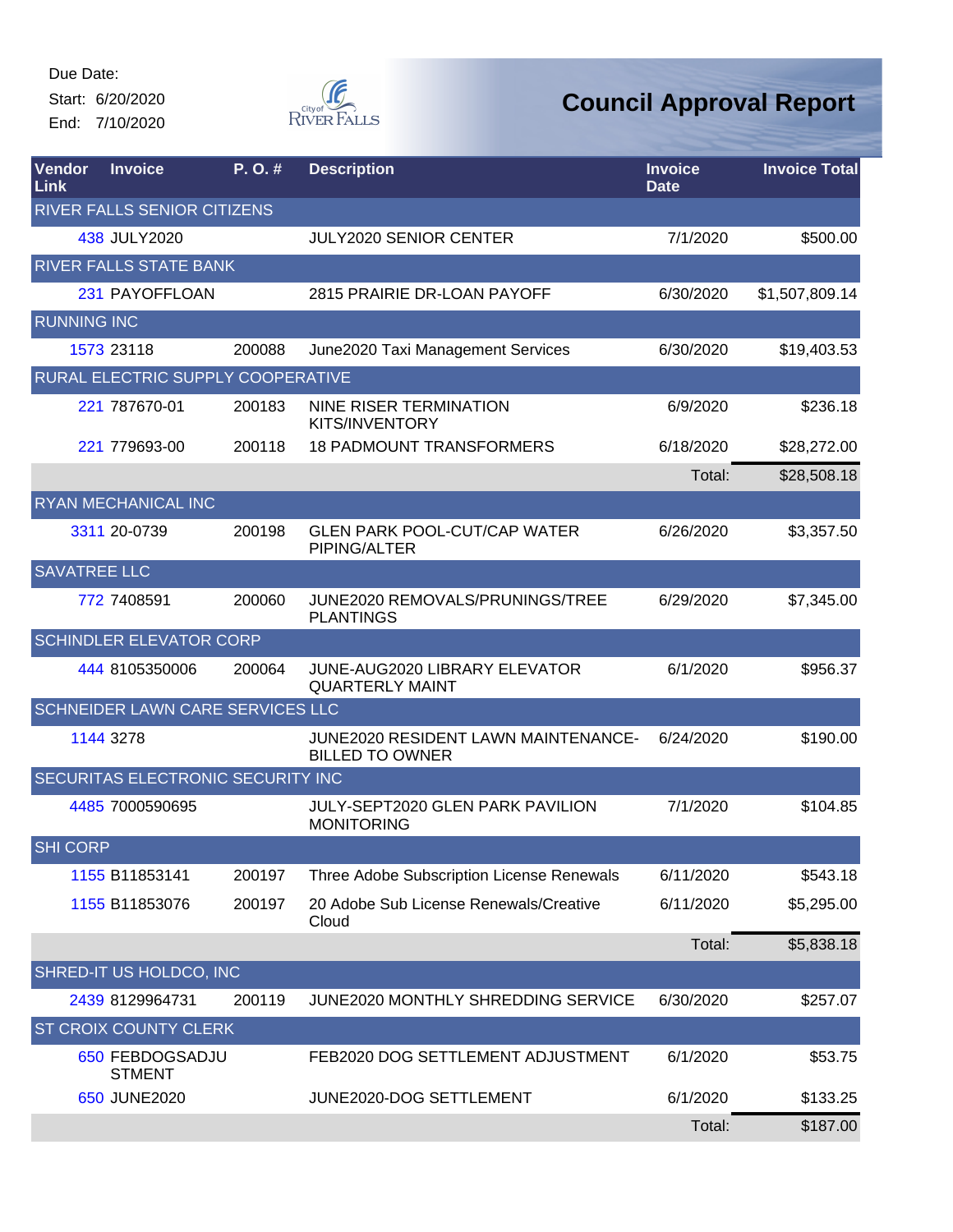Start: 6/20/2020 End: 7/10/2020



| Vendor<br>Link     | <b>Invoice</b>                             | P.O.#  | <b>Description</b>                                           | <b>Invoice</b><br><b>Date</b> | <b>Invoice Total</b> |
|--------------------|--------------------------------------------|--------|--------------------------------------------------------------|-------------------------------|----------------------|
|                    | <b>ST CROIX COUNTY TREASURER</b>           |        |                                                              |                               |                      |
|                    | 252 JUNE 2020                              |        | JUNE2020-JAIL/DWI/INTERLOCK-COURT<br><b>OFFICE</b>           | 6/30/2020                     | \$38.00              |
|                    | <b>ST CROIX VALLEY NATURAL GAS CO</b>      |        |                                                              |                               |                      |
|                    | 255 MAY2020                                |        | <b>MAY2020 NATURAL GAS BILL</b>                              | 5/31/2020                     | \$1,765.07           |
| <b>STATE OF WI</b> |                                            |        |                                                              |                               |                      |
|                    | 259 JUNE2020                               |        | JUNE2020 PENALTY ASSESSMENT-COURT<br><b>OFFICE</b>           | 6/30/2020                     | \$1,441.15           |
|                    | STATE OF WI, DEPT OF CHILDREN & FAMILIES   |        |                                                              |                               |                      |
|                    | 328 61106                                  |        | PPE 06/28/2020 REMIT ID# 7747159                             | 7/2/2020                      | \$498.44             |
|                    |                                            |        | STATEWIDE ENERGY EFFICIENCY & RENEWABLES ADMIN INC           |                               |                      |
|                    | 243 MAY2020                                |        | MAY2020 CTC ENERGY EFFICIENCY FUNDS                          | 6/18/2020                     | \$3,408.24           |
|                    | STRAND ASSOCIATES, INC                     |        |                                                              |                               |                      |
|                    | 3346 0160983                               | 190374 | MAY2020 WASTEWATER TREATMENT<br><b>PLANT AERATION</b>        | 6/1/2020                      | \$3,677.24           |
|                    | <b>STUART C IRBY TOOL AND SAFETY</b>       |        |                                                              |                               |                      |
|                    | 156 S011775998.00 200082                   |        | FOUR PME ELBOW SWITCHGEAR-<br><b>INVENTORY</b>               | 6/29/2020                     | \$65,840.00          |
|                    | 156 S011967173.00 200208<br>3              |        | JUNE2020-THREE CONDUIT ADAPTERS-<br><b>ELECTRIC DEPT</b>     | 6/30/2020                     | \$804.63             |
|                    | 156 S011967173.00 200208<br>1              |        | JUNE2020-REFLECTIVE STRIPS/VOLTAGE<br><b>TESTER/CARD TAG</b> | 6/30/2020                     | \$1,491.17           |
|                    |                                            |        |                                                              | Total:                        | \$68,135.80          |
|                    | TD & I CABLE MAINTENANCE INC               |        |                                                              |                               |                      |
|                    | 2008 10005                                 | 200222 | JUNE2020-JUG HANDLE PROJECT-BORING                           | 6/30/2020                     | \$41,552.26          |
|                    | TOLTZ, KING, DUVALL, ANDERSON & ASSOCIATES |        |                                                              |                               |                      |
|                    | 2172 002020002253 190089                   |        | Thru May2020-St Croix Street Outfall Design                  | 6/11/2020                     | \$92.01              |
|                    | TRILOGY CONSULTING, LLC                    |        |                                                              |                               |                      |
|                    | 454 1055                                   | 200112 | JUNE2020 BIOSOLIDS FACILITY FINANCIAL<br><b>ANALYSIS</b>     | 6/26/2020                     | \$1,182.50           |
|                    | 454 1054                                   | 200109 | JUNE2020 IMPACT FEE UPDATE                                   | 6/26/2020                     | \$275.00             |
|                    |                                            |        |                                                              | Total:                        | \$1,457.50           |
|                    | TUMBLEWEED PRESS INC                       |        |                                                              |                               |                      |
|                    | 1187 99842                                 |        | JULY2020-JULY2021 SUBSCRIPTION-<br><b>LIBRARY DELUXE</b>     | 7/1/2020                      | \$599.00             |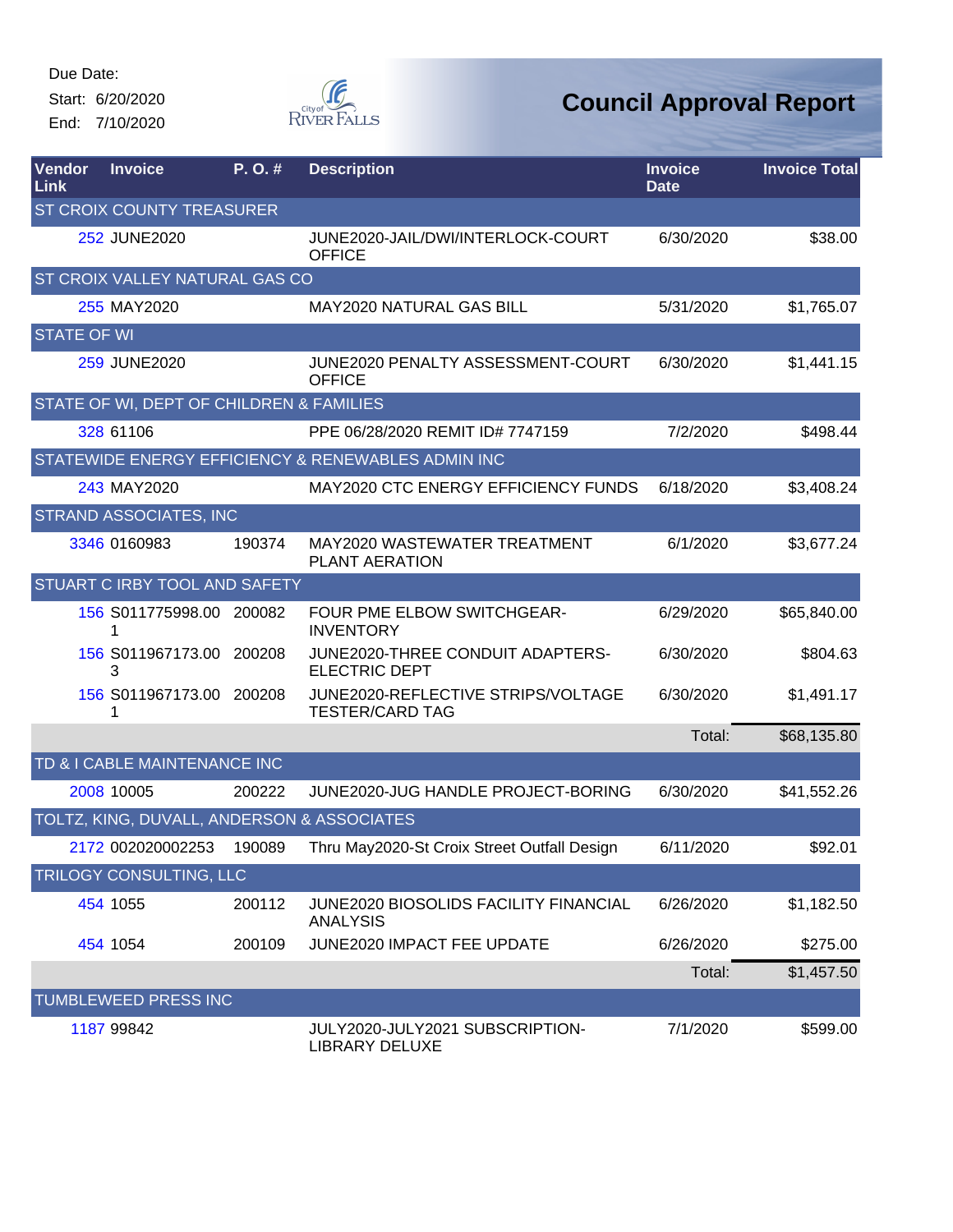Start: 6/20/2020 End: 7/10/2020



| <b>Vendor</b><br><b>Link</b> | <b>Invoice</b>                        | P. O. # | <b>Description</b>                                        | <b>Invoice</b><br><b>Date</b> | <b>Invoice Total</b> |
|------------------------------|---------------------------------------|---------|-----------------------------------------------------------|-------------------------------|----------------------|
|                              | <b>UHL COMPANY INC</b>                |         |                                                           |                               |                      |
|                              | 446 18385                             | 200201  | CITY HALL-HVAC CONTROL WORK                               | 6/1/2020                      | \$1,432.00           |
|                              | 446 61612                             | 200065  | THIRD QUARTER HVAC PREVENTATIVE<br><b>MAINT CONTRACT</b>  | 7/1/2020                      | \$1,355.00           |
|                              |                                       |         |                                                           | Total:                        | \$2,787.00           |
|                              | <b>ULTIMATE COATING LLC</b>           |         |                                                           |                               |                      |
|                              | 4099 694430                           |         | BLAST/POWDER COAT WELDMENT                                | 6/28/2020                     | \$124.75             |
|                              | UNIVERSITY OF WISCONSIN SYSTEM        |         |                                                           |                               |                      |
|                              | 330 638060                            |         | JUNE2020-FLUORIDE                                         | 6/30/2020                     | \$52.00              |
|                              | US BANK NATIONAL ASSOC                |         |                                                           |                               |                      |
|                              | 284 JUNE2020                          |         | <b>JUNE2020-PURCHASE CARD</b><br><b>TRANSACTIONS</b>      | 7/1/2020                      | \$73,806.46          |
|                              | USIC LOCATING SERVICES LLC            |         |                                                           |                               |                      |
|                              | 286 388921                            | 200146  | JUNE2020-WATER/ELECTRIC LOCATE<br><b>SERVICE</b>          | 6/30/2020                     | \$7,879.80           |
|                              | 286 388922                            | 200146  | JUNE2020-SANITARY/SEWER LOCATE<br><b>SERVICES</b>         | 6/30/2020                     | \$3,700.40           |
|                              |                                       |         |                                                           | Total:                        | \$11,580.20          |
|                              | VIKING COCA-COLA BOTTLING CO          |         |                                                           |                               |                      |
|                              | 16 933419                             |         | JUNE2020 FIRE DEPT SODA ORDER                             | 6/30/2020                     | \$176.80             |
|                              | WI DEPARTMENT OF REVENUE              |         |                                                           |                               |                      |
|                              | 3 61102                               |         | PPE 06/28/2020                                            | 7/2/2020                      | \$15,071.35          |
|                              |                                       |         | WI DEPT OF AG, TRADE & CONSUMER PROTECTION                |                               |                      |
|                              | 311 115-0000017176 200192             |         | JULY2019-JUNE2020 W & M CONTRACT<br><b>INSPECTION</b>     | 6/26/2020                     | \$4,000.00           |
|                              | <b>WI DEPT OF JUSTICE</b>             |         |                                                           |                               |                      |
|                              | 422 L4801T/JUNE20<br>20               |         | <b>JUNE2020 BACKGROUND CHECKS/CLERKS</b><br><b>OFFICE</b> | 6/30/2020                     | \$119.00             |
|                              | WI DEPT OF SAFETY & PROF SVCS         |         |                                                           |                               |                      |
|                              | 317 520367                            |         | 2020 PERMIT TO OPERATE ELEVATORS                          | 6/30/2020                     | \$100.00             |
|                              | WI MUNICIPAL COURT CLERKS ASSOCIATION |         |                                                           |                               |                      |
|                              | 326 UWM10282020                       |         | UNIV OF WI-JUDICIAL EDUCATION<br><b>CERTIFICATE PRGM</b>  | 7/1/2020                      | \$220.00             |
|                              | <b>WOLD ARCHITECTS INCORPORATED</b>   |         |                                                           |                               |                      |
|                              | 2829 67649                            | 200129  | JUNE2020-RF POLICE DEPT-FURNITURE-<br>2815 PRAIRIE        | 6/30/2020                     | \$1,045.50           |
|                              | 2829 67575                            | 190184  | <b>JUNE2020 POLICE DEPT</b><br>RENOVATIONS/ADDITION       | 6/30/2020                     | \$2,420.00           |
|                              |                                       |         |                                                           | Total:                        | \$3,465.50           |